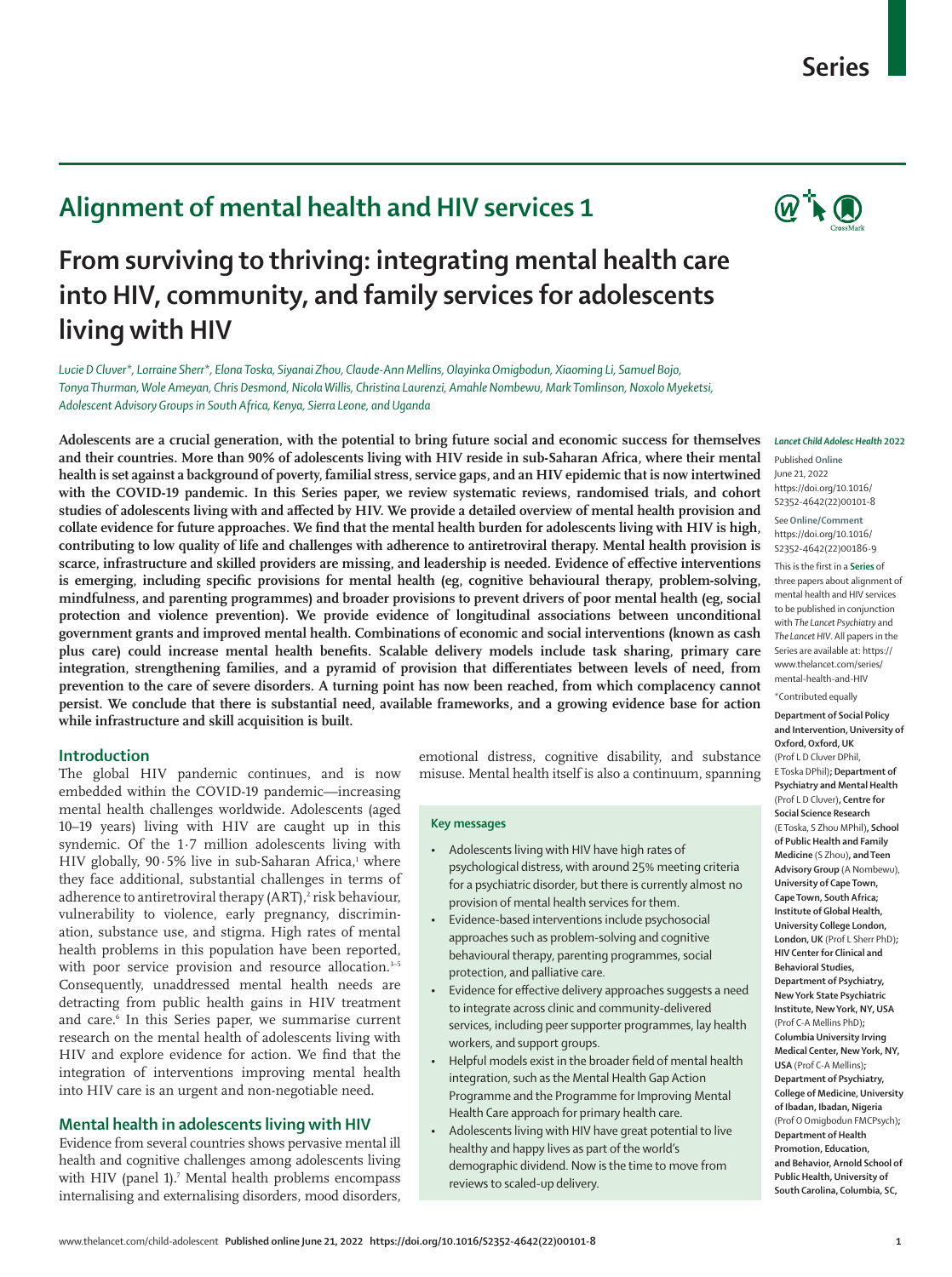**USA** (Prof X Li PhD)**; Agency for Research and Development Initiative, Juba, South Sudan**  (S Bojo MPH)**; Highly Vulnerable Children Research Center, Cape Town, South Africa**  (T Thurman PhD)**; Tulane University School of Public Health, New Orleans, LA, USA**  (T Thurman)**; Global HIV, Hepatitis and Sexually Transmitted Infections Programmes, World Health Organization, Geneva, Switzerland** (W Ameyan MIPH)**; Centre for Rural Health, University of KwaZulu-Natal, Durban, South Africa**  (C Desmond PhD)**; Africaid, Harare, Zimbabwe**  (N Willis MPhil)**; Institute for Life Course Health Research, Department of Global Health, Faculty of Medicine and Health Sciences, Stellenbosch University, Tygerberg, South Africa** (C Laurenzi PhD, Prof M Tomlinson PhD)**; School of Nursing and Midwifery, Queens University, Belfast, UK**  (Prof M Tomlinson)**; Department of Information Systems, University of the Western Cape, Cape Town, South Africa** (N Myeketsi BCom)

Correspondence to: Prof Lucie D Cluver, Department of Social Policy and Intervention, University of Oxford, Oxford OX1 2ER, UK **lucie.cluver@spi.ox.ac.uk**

#### *Panel 1***: Adolescent experiences of mental health as integral to HIV care retention**

"In 2021 I want to start the daily habit of speaking positively about myself to tell myself how great of a job after every accomplishment, no matter how small it may seem. Ezonto zindenza ndihlale ndikwi [Those things keep me in] good shape because i speak highly of myself i want to live a healthy life so i can be able to produce a healthy milk to my baby so she can live a HIV-free life i don't want to make the same mistake my mom did. Taking my pills everyday is how i can manage to live a healthy life ndingenza ngcono [and do better]"

Adolescent advisory group member, South Africa

acute disorders to positive coping, resilience, and wellbeing. Within the past five years, four systematic reviews have provided detailed insight on the prevalence of mental health challenges in adolescents with HIV. The first,<sup>8</sup> based on 37 papers from sub-Saharan Africa, found a high prevalence of depression, anxiety, emotional and behavioural problems, post-traumatic stress, and suicidal behaviour, exacerbated by orphanhood and conflict environments. A second global review,<sup>4</sup> with most studies from high-income settings, found associations between poor mental health and non-adherence to ART, driven by stigma. The review described severe limitations in mental health provision, but also some promising evidence-based interventions.

The third systematic review<sup>,</sup> identified a high prevalence of mental health problems among adolescents living with HIV in eight sub-Saharan African countries (Uganda, Kenya, South Africa, Namibia, Zambia, Rwanda, Nigeria, and Malawi), with 25% of such individuals meeting criteria for a psychiatric disorder and 30–50% having emotional or behavioural distress. Psychiatric disorders were associated with stigma, bullying, poverty, interruption of schooling, and family problems, whereas support and good parenting were protective. The fourth review, a meta-analysis of ten studies<sup>9</sup>—seven from Africa and one from each of China, Thailand, and the USA—substantiated a psychiatric disorder prevalence rate of 26%, noting higher distress among females and older adolescents. An additional meta-analysis<sup>10</sup> of suicidality in 14 studies found that one in four adolescents with HIV had lifetime suicidal ideation and one in ten had current suicidal ideation; these findings were supported by other reviews that included participants from wider age ranges.<sup>11</sup>

The cognitive effects of HIV might especially affect vertically infected adolescents. Although data vary by context,<sup>12</sup> meta-analyses show that young children infected with HIV have more language deficits and lower cognitive functioning, motor scores, and executive functioning than uninfected children,<sup>13</sup> and these factors are likely to lead to challenges in decision-making and treatment adherence

## *Panel 2:* **Integrating mental health care for pregnant adolescents living with HIV**

When early pregnancy and motherhood co-occur with HIV, adolescent girls and young women face compounded stigma and reduced access to health,<sup>20</sup> education, and social support and services.<sup>21</sup> Mental health problems, which can emerge or be exacerbated during this time, cause additional barriers to health-care access.<sup>22</sup> Peer-delivered support has emerged as a promising means to improve HIV-related outcomes among adolescents living with HIV,<sup>23</sup> but evidence on mental health outcomes for young mothers is needed.<sup>24</sup> Promising clinic and community-based models exist.<sup>25</sup> One promising approach known as Ask-Boost-Connect-Discuss, a community-based initiative that is linked to HIV clinics, equips and mentors peer supporters to reach adolescent mothers living with HIV.<sup>21</sup> Peer supporters deliver the WHO-endorsed Thinking Healthy intervention, adapted with adolescent mothers and peer supporters. Pilot evidence from implementation of this intervention in Malawi, Tanzania, Uganda, and Zambia showed high levels of acceptability and retention among peer supporters and participating mothers.26 Rapid, pragmatic research that assesses the effect of mental health care for adolescent mothers living with HIV, especially during the COVID-19 pandemic, is needed to advance mental health for this highly vulnerable group.

and increases in risk-taking as adolescents. Furthermore, these cognitive effects could worsen mental health through accelerating school dropout and increasing the risks of adolescent pregnancy, unemployment, and poverty. Cognitive difficulties could also affect access to and efficacy of mental health interventions that require more complex information-processing skills, such as cognitive behavioural therapy (CBT), mindfulness, or psychoeducation platforms that require literacy.

Several HIV-related factors contribute to psychological distress in adolescents.3 Studies show more parenting violence towards children in AIDS-affected families than in non-affected families.<sup>14</sup> Depression in parents living with HIV can negatively affect parent–child interactions.15 Related drivers of poor adolescent mental health include illness and deaths of family members with AIDS, adolescent illness, bullying, and family conflict.16,17 Externalised and internalised stigma can be particularly damaging during adolescence and early parenthood,<sup>18</sup> inhibiting disclosure of HIV status in relationships and early parenthood.19 The adolescent advisory groups for this Series paper emphasised the severe effects of stigma related to HIV and sexual activity, especially for adolescent girls and young mothers (panel 2). The over-representation of HIV in low-income settings brings additional stressors of poverty, violence, and limited access to health care. Psychological distress is, in turn, a key driver of adolescent disengagement with HIV health services,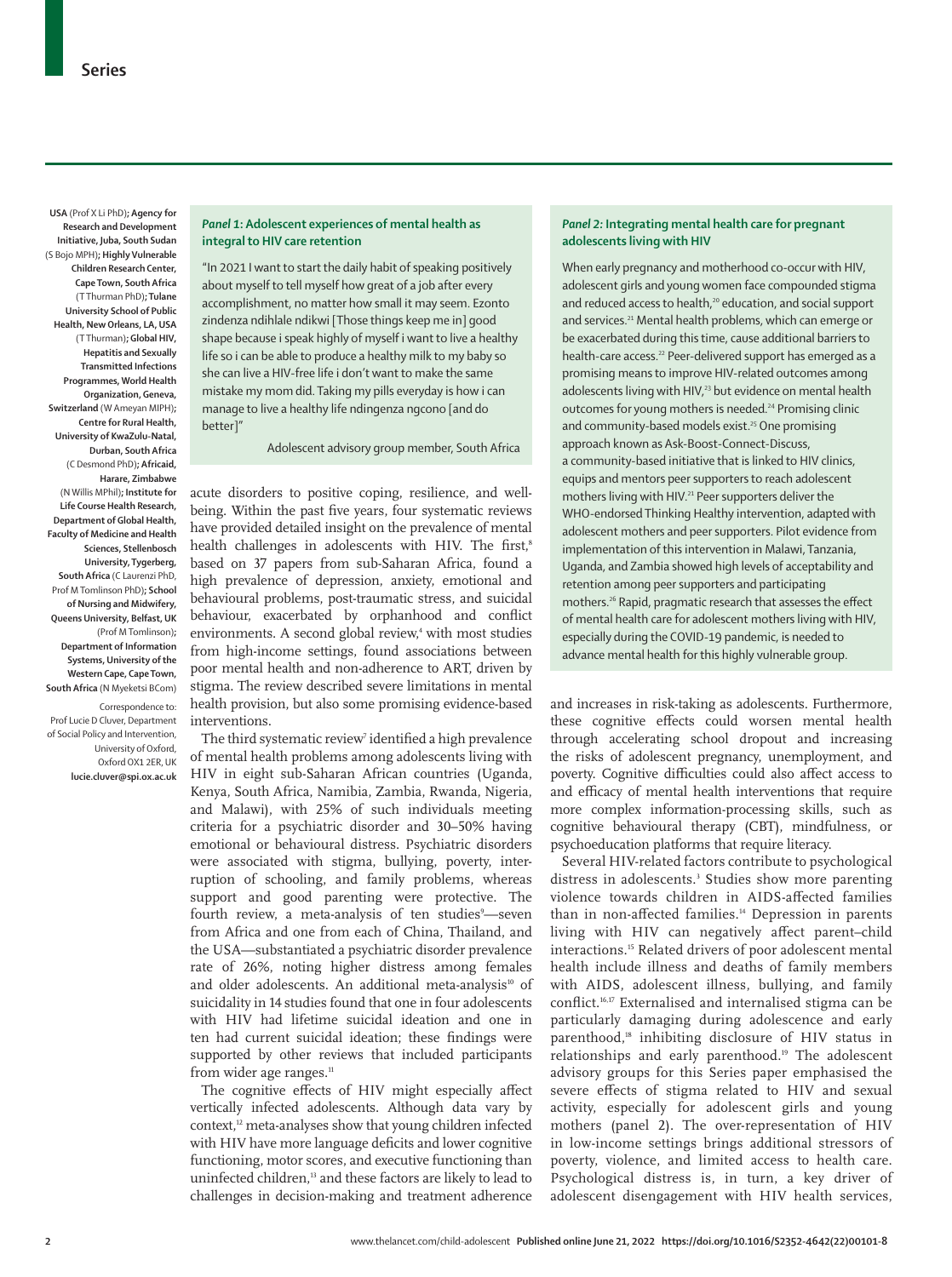non-adherence to ART, unsuppressed viral load, and high-risk sexual behaviour.<sup>27</sup> exacerbated by low levels of HIV-status disclosure.<sup>28</sup>

HIV is a lifelong infection, during which there can be particular periods of heightened vulnerability—such as testing, disclosure, and transitioning from paediatric into adult HIV care. Emerging evidence suggests that COVID-19 has increased adolescent mental health challenges worldwide, through interrupting care access<sup>29</sup> and education,<sup>30</sup> and increasing poverty and violence against children. Adolescents in our advisory groups highlighted experiencing extreme psychological distress associated with stockouts and limited availability of ART in health-care settings. At a minimum, adolescents need the security of knowing that they can access their lifesaving medications. Deaths associated with COVID-19 have led to 10·4 million children globally losing a primary caregiver as of June 13, 2022, according to the COVID-19 Orphanhood [tool](https://imperialcollegelondon.github.io/orphanhood_calculator/#/country/Global). These challenges could be particularly salient for adolescents living with HIV,<sup>31,32</sup> who could be further at risk of vulnerability given the high rates of grandparental care for children who have already been orphaned as a result of AIDS.

# **Current mental health provision for adolescents living with HIV**

Only a very small proportion of adolescents living with HIV receive any mental health services or support,<sup>33</sup> as provision is hampered by the scarcity of financing and trained personnel.<sup>34</sup> This treatment gap reflects a broader gap in adolescent mental health services,<sup>8,35</sup> the evidence for which is less than that for adult mental health care.<sup>36,37</sup> For the most vulnerable groups of adolescents living with HIV who face layered stigma—such as adolescent sex workers, adolescents living with disabilities, and adolescents living on the streets—there is an almost complete absence of evidence about their mental health in general and about service provision. Pressure from HIV advocacy groups to include end-users in the development of interventions and service delivery is increasing, but this practice remains rare in adolescent HIV programming.<sup>38,39</sup>

However, in low-income countries, there are pockets of evidence-based services<sup>40</sup> and increasing recognition of adolescent mental health needs at the policy level. Examples of non-governmental organisations and governments using task-sharing, ringfencing mental health resources, supporting facility and community provision,<sup>41</sup> and strengthening governance have been reported.42 A situational analysis from five low-income and middle-income countries identified both challenges and opportunities for integrating mental health provision within primary health care.<sup>43</sup> WHO has established a population-level action plan to integrate mental health service provision for children and adolescents in lowincome countries into primary health-care,<sup>44</sup> and published new service delivery guidelines for people

living with HIV, with a strong recommendation that psychosocial services be adopted for all adolescents.45 This recommendation was informed by a systematic review and consultations with adolescents living with HIV in 45 countries, who reported the need for sustained psychosocial support (eg, counselling, support groups, and mental health check-ins) to promote engagement in care and viral suppression.<sup>46</sup>

With compelling evidence for a high burden of mental ill health among adolescents living with HIV, and a scarcity of mental health service provision for this group, it is clear that the time for talk is now over, and the time for action is overdue.

## **Evidence of interventions**

# **Parenting, peer support, and mental health interventions**

Evidence from systematic reviews and meta-analyses is emerging for effective mental health services for adolescents living with HIV, including interventions that promote positive mental health or prevent the onset of mental health disorders, and broader-based psychosocial interventions aimed at promoting adherence to and

For the **COVID-19 Orphanhood tool** see [https://](https://imperialcollegelondon.github.io/orphanhood_calculator/#/country/Global) [imperialcollegelondon.github.io/](https://imperialcollegelondon.github.io/orphanhood_calculator/#/country/Global) [orphanhood\\_calculator/#/](https://imperialcollegelondon.github.io/orphanhood_calculator/#/country/Global) [country/Global](https://imperialcollegelondon.github.io/orphanhood_calculator/#/country/Global)

# *Panel 3***: Evidence for effective mental health interventions**

### **Evidence-based interventions**

- Problem-solving and cognitive behavioural therapy<sup>47</sup>
- Social protection and economic strengthening<sup>48,49</sup>
- Evidence-based parenting programmes $50-53$
- Bereavement support<sup>54</sup> and memory work<sup>55</sup>
- Mindfulness<sup>56,57</sup>

## **Additional protective factors**

- Government cash transfers<sup>58</sup>
- Caregiver support<sup>59,60</sup>
- Good parenting<sup>7,61,62</sup>
- Good caregiver mental health $61$
- Palliative care for pain and end of life<sup>63</sup>
- Respect and non-stigmatising health care<sup>64</sup>

#### **Evidence-based delivery approaches**

- Peer supporters and mentor mothers<sup>65,66</sup>
- Community and clinic lay health workers<sup>67</sup>
- Support groups<sup>59</sup>
- Community-based organisations<sup>62</sup>
- Initial evidence for digital delivery
- Professional support where available<sup>68</sup>

#### **Strategies for incorporation into HIV care**

- Support health-care staff to understand mental health<sup>25</sup>
- PRIME model—integration into primary care<sup>69</sup>
- Routine mental health screening<sup>70,71</sup>
- Training health-care staff in the Mental Health Gap Action Programme<sup>36,69</sup>
- Simple, immediate referral systems<sup>25</sup>

PRIME=Programme for Improving Mental Health Care.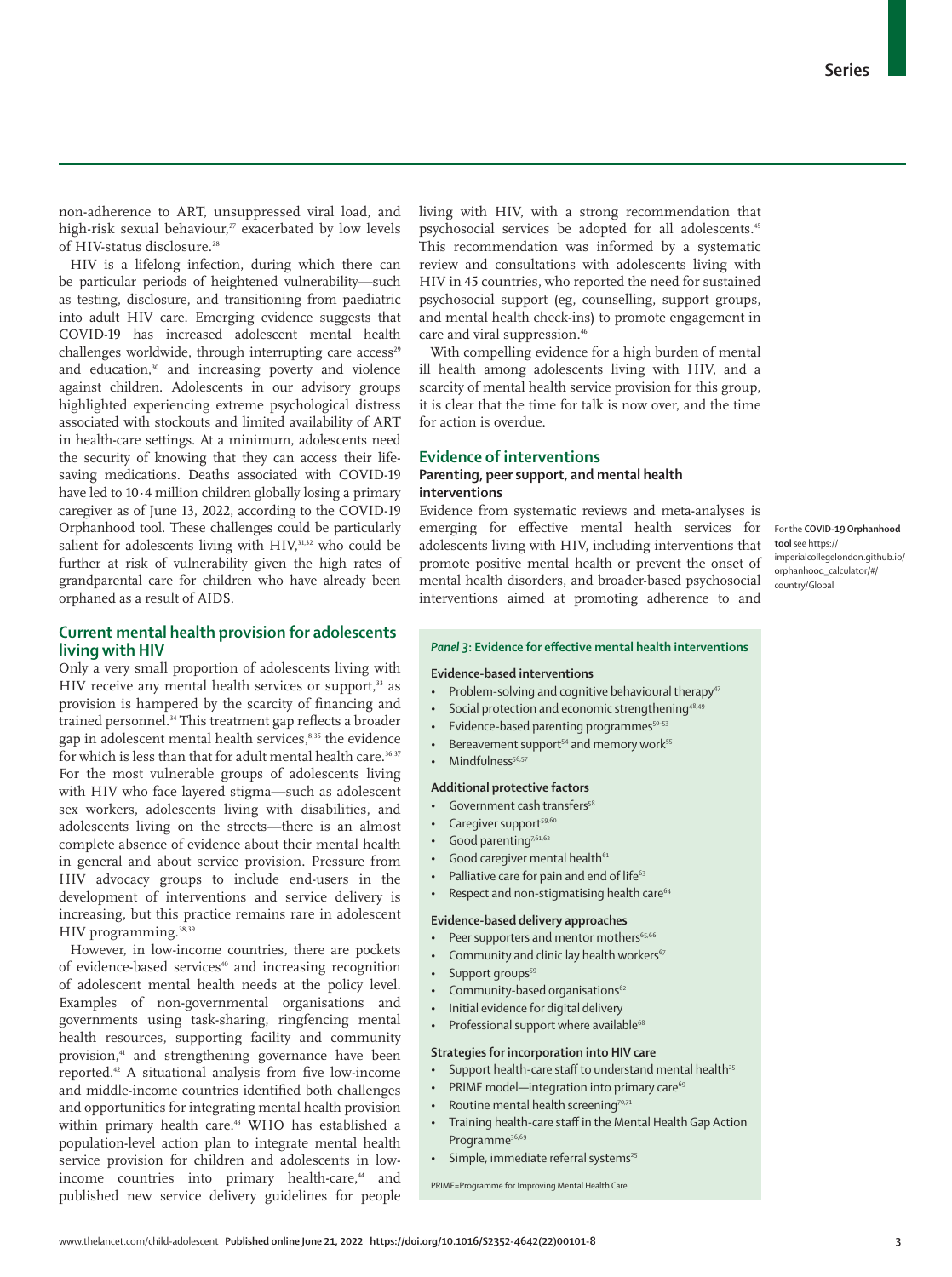engagement in care, or reducing risk behaviour (panel 3).<sup>72</sup> A meta-analysis of psychosocial interventions for adolescents living with HIV found small-to-moderate benefits in terms of improved adherence to ART and reduced viral load,<sup>73</sup> leading to a strong recommendation of psychosocial interventions for young people living with HIV.<sup>45</sup> A review conducted for WHO's Helping Adolescents Thrive initiative, to support the development of guidelines for adolescent mental health, found three small-scale randomised controlled trials (RCTs) including a mindfulness-based programme in the USA (in HIV clinics),<sup>56</sup> a parent and child programme in South Africa,<sup>50</sup> and the Zvandiri peer-support programme in Zimbabwe<sup>65</sup> (both community-based and linked to HIV clinics)—all of which showed improvements in mental health outcomes.74 Because of limited evidence, no HIVspecific recommendations were made, but the guidelines recommended that generalised adolescent mental health programmes become integrated into HIV care.<sup>71</sup> However, evidence of cost-effectiveness remains scarce (panel 4).

Four RCTs of community-based programmes linked to HIV clinics have recently contributed to the evidence base. In Zimbabwe, a trial<sup>47</sup> combined the Zvandiri peer-supporter programme with the locally developed Friendship Bench mental health provision. After 1 year, symptoms of common mental disorders among adolescents (aged 10–19 years) living with HIV had reduced from a prevalence of 72% to 10% with standard peer counselling, and from 68% to 2% with peer counselling and problem-solving therapy.<sup>47</sup> These findings suggest that trained, mentored peer counsellors can help to reduce psychological distress, and that these effects can be boosted by problem-solving therapy. An RCT of a family-based savings programme with matched cash transfers in Uganda found reductions in depression and HIV viraemia at 36 months in adolescents aged

See **Online** for appendix

#### *Panel 4:* **Cost-effectiveness of integrating mental health care into HIV care**

Evaluations of the cost-effectiveness of integrating mental health care into adolescent HIV services are needed. We found one study for this age group, comparing the costeffectiveness ratio of two versions of a Uganda-based economic empowerment programme.75 This study found a cost of US\$211 per 0·2 SD decrease in depression and US\$371 per 0·2 SD decrease in hopelessness. However, this approach could mask benefits when multiple outcomes are considered simultaneously. A cost-effectiveness analysis of the Zvandiri-Friendship Bench trial<sup>47</sup> in Zimbabwe is underway. Among adults living with HIV, a study in Uganda showed that the cost-effectiveness of group psychotherapy for depression delivered by lay health workers in clinic services was US\$13 per disabilityadjusted life year.<sup>76</sup> This study assessed reductions in depression, but did not examine ART adherence or subsequent health benefits. The potential for considerable return on investment for adolescent-focused interventions is perhaps greater, given the application at a crucial period in the lifecourse that is known to influence long-term outcomes. Indirect benefits are seen for interventions that improve mental health, including reduced HIV risk behaviours related to both prevention<sup>77</sup> and adherence to ART,<sup>78</sup> possibly improved school retention<sup>79</sup> and, for family-based interventions, there are also additional benefits for adults.<sup>5</sup>

11-14 years at baseline.<sup>48,80</sup> In Thailand, a pilot RCT investigated the implementation of a family-based programme based on the South African CHAMP+ intervention in an HIV clinic by health-care staff, and found improvements in adolescent mental health (as measured by the Strengths and Difficulties Questionnaire total difficulties score) and adherence to ART.<sup>51</sup> In addition, a pilot trial in Tanzania with doubly-orphaned adolescents living with HIV found that memory work and narrative therapy were beneficial for reducing psychological symptoms.55

#### **Parenting, economic support, bereavement, and interventions for AIDS-affected adolescents**

Valuable evidence about the wider group of adolescents living in AIDS-affected families<sup>42</sup>—who face challenges including ill health, caregiver psychological distress, poverty, and stigma—has also been reported.5 A 2021 scoping review identified 13 mental health interventions for adolescents living with or affected by HIV—all of which were community-based and linked to services for either HIV or orphaned and vulnerable children.<sup>5</sup> In Rwanda, an RCT found that a family support programme reduced adolescent depression;<sup>53</sup> similarly, in China, a resilience-based intervention with a youth component, parenting programme, and community advocacy improved child and caregiver mental health.<sup>52</sup> In Uganda, an economic empowerment and family support programme reduced adolescent hopelessness,<sup>81</sup> and in South Africa a CBT-based bereavement support programme reduced depressive symptoms and behavioural problems in adolescents.<sup>54</sup> In Myanmar, a mindfulness-based programme improved adolescent emotional and behavioural outcomes,<sup>57</sup> and in Uganda and South Africa, economic support improved the mental health of orphaned children and those living with caregivers with HIV.<sup>49</sup>

#### **Social protection**

There is growing interest in the role of social protection and economic support in improving HIV prevention, $82$ care outcomes in HIV-positive populations,<sup>83</sup> and mental health in general child and adolescent populations.<sup>58</sup> However, little evidence has been reported on the mental health effects of government-delivered social protection for adolescents living with HIV. In response to this information gap, we investigated associations between South Africa's unconditional government cash-transfer programme (delivered at a national level, linked to poverty not to HIV services) and mental health, with a cohort of 1046 adolescents living with HIV, followed-up for 36 months between 2015 and 2018 (933 adolescents retained throughout the study) with 3·4% mortality (for methods and descriptive statistics, see appendix pp 1-3).<sup>84</sup> We used a within-between logit regression model (hybrid model) to test associations between household access to a government grant (child support grant, foster child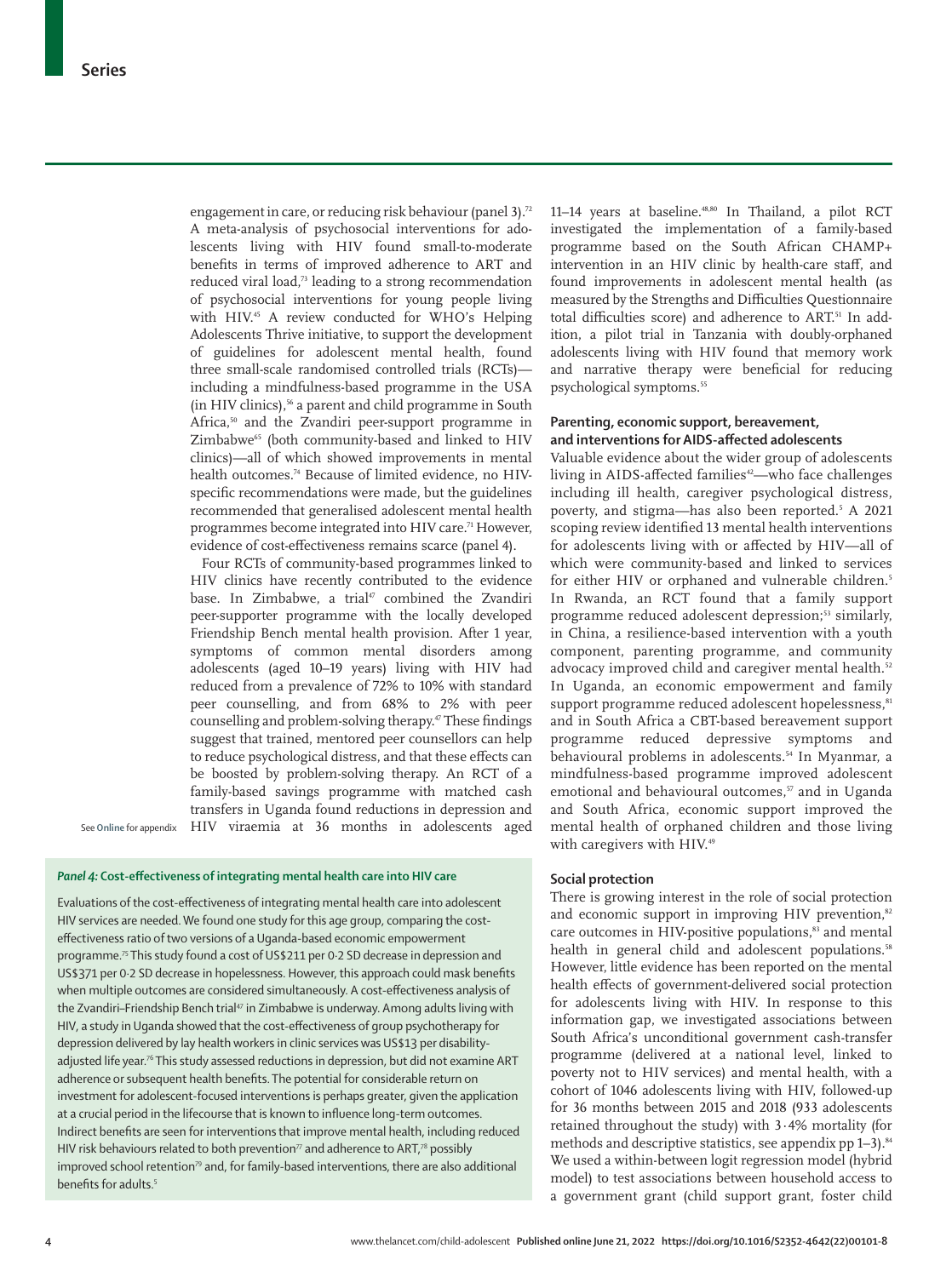grant, or pension) and adolescents' depression, anxiety, or suicidality (control variables in the model included age, sex, mode of HIV acquisition, rural residence, informal housing, timepoint, poverty, hunger, and caregiver type). Receiving a government grant was associated with reduced odds of having any mental health distress, in both within-person variation (adjusted odds ratio [aOR] 0·58 [95% CI 0·39–0·86], p=0·007) and between-person variation  $(0.61 \, [0.39 - 0.96], \, p = 0.032)$ . The adjusted predicted probability of having mental health distress for adolescents in households receiving a government social grant was lower (estimated to be 33·8%) than for adolescents in households not receiving a grant (49·5%), giving an adjusted risk difference of 15·7% (95% CI 4·4–26·7, p=0·006).

Cohort and case-control studies of adolescents living with HIV indicate additional protective factors at the community and family level, including good parenting and good caregiver mental health. In South Africa, social support for the adolescent, participation in an HIV support group, positive parenting, and parent–child communication were predictive of reductions in depression and suicidality in adolescents.<sup>59,60</sup> A systematic review in sub-Saharan Africa identified social support and parental competence as protective factors.<sup>7</sup> In Uganda, good caregiver mental health and better caregiver–adolescent relationships were associated with fewer adolescent behavioural disorders.61 In South Africa, Malawi, and Zambia, access to community-based organisations was associated with improved psychosocial health.62 Although evidence for mitigating the cognitive effects of HIV during adolescence is very scarce, screening and special-needs support in schools could reduce stigma and school dropout, and for children (aged 2–16 years), cognitive rehearsal and rehabilitation show promise.<sup>85</sup>

The latest evidence points to the effectiveness of integrating or layering community mental health interventions adapted for adolescents living with HIV, family-based parenting support programmes, and cash-based economic support. Notably, the effective psychosocial programmes discussed in this Series paper all include evidence-based mental health intervention components, such as problem-solving, mindfulness, CBT approaches, and family support. Simple combinations of these services could benefit mental health, and also function as so-called development accelerators simultaneously improving retention in HIV care and reducing the risks of being a victim of violence and of high-risk sexual behaviours (figure).<sup>84</sup>

## **Integration of mental health into HIV services: a pyramid of provision**

On the basis of increasing evidence, we propose a strategy that includes respectful provider–patient relationships and the integration of assessment, targeted prevention, and treatment of mental health problems



*Figure:* **Positive effects of development accelerators on mental health and other targets associated with Sustainable Development Goals among adolescents living with HIV in the Eastern Cape, South Africa** Double lines indicate a synergy effect of two accelerators, triple lines indicate a synergy effect of all three accelerators. Adapted from Cluver and colleagues.<sup>84</sup>

(eg, response to generalised challenges, family support, responding to severe mental health challenges, and palliative care) into HIV care at the facility, family, health-system, and community levels.2 Because mental health problems include various disorders, prevalence, and levels of severity, we visualise service provision in a pyramid, according to the intensity of need and the skills required.

Any plan for integration should recognise that the structure of HIV services themselves for adolescents is varied and changing, including tertiary facilities, decentralised primary care, and increasing examples of differentiated care during the COVID-19 pandemic. The evidence base suggests a need for adaptive approaches to integration, for example through use of existing community-based organisations, building health-provider capacity to screen and refer, and exploring opportunities for digital provision. Specialised training and continuing professional development training are seen as crucial for building up a workforce, in addition to continued support for evidence-based task-sharing approaches.

## **Provider–patient relationships**

At all levels, respectful and warm health-care experiences can build patient–provider trust and support mental health care. However, such experiences are uncommon within the health-care infrastructure in many low-income countries, where increased pressure to reach high numbers of adolescents adds to provider burden. Our consultations with adolescents in South Africa highlight the importance of respectful and non-stigmatising treatment within the clinic, from health-care providers and staff including receptionists and security guards.<sup>64</sup> Sensitisation, capacity sharing, training, and supervision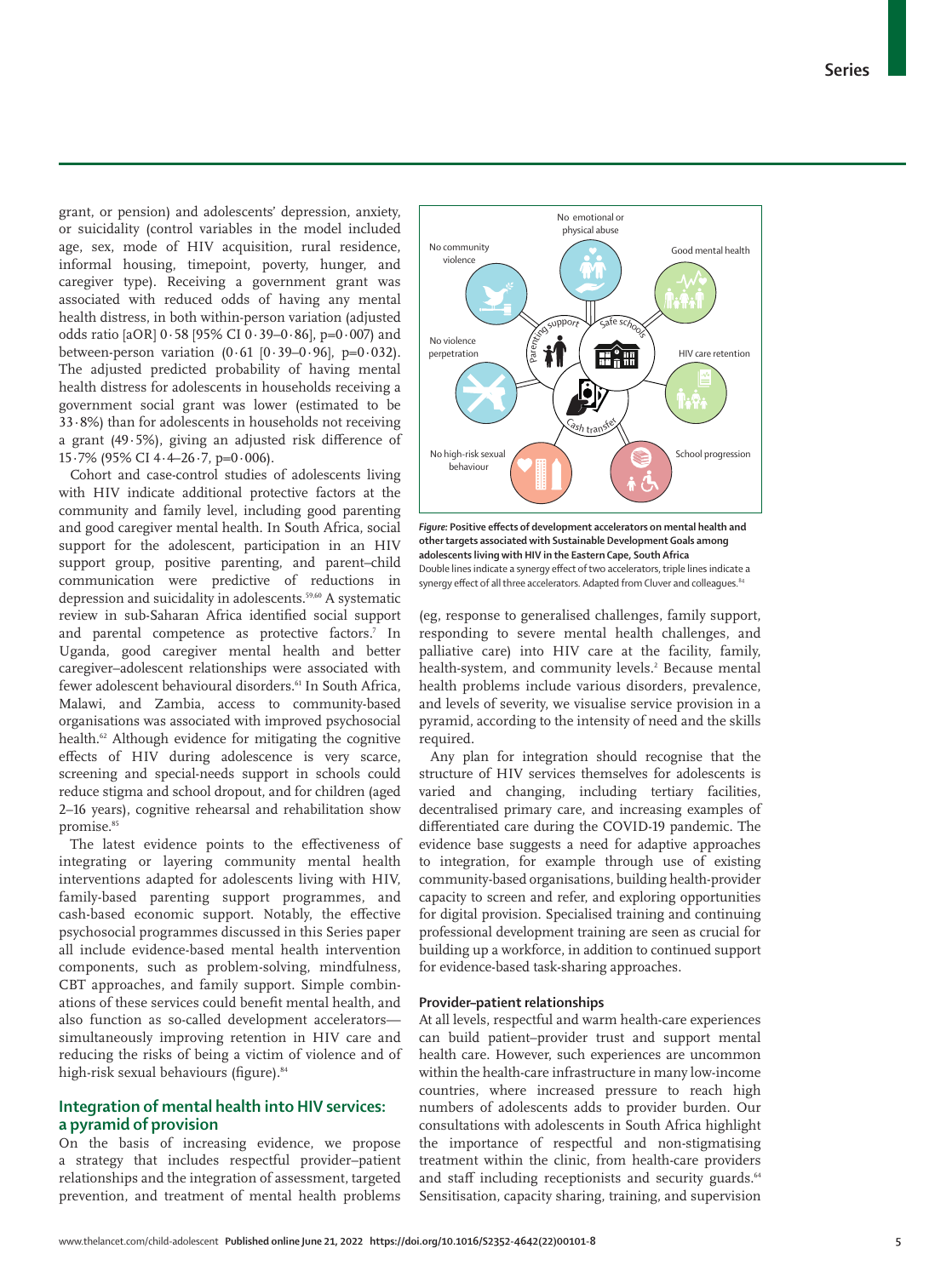of health-care staff should support some understanding of the lived experience of HIV infection and illness, and emotional reactions to the journey of HIV care.

### **Assessment and targeted prevention**

Mental health problems among adolescents living with HIV are often undiagnosed and untreated. A key step in care integration is the inclusion of routine screening of mental health in clinical care for adolescents living with HIV;<sup>86</sup> however, providers highlight that, for screening to be beneficial, available services are required into which adolescents can be referred if necessary. Validated, non-commercialised, and locally relevant measures can be used and adapted, $27,87$  in addition to generalised wellbeing measures that are widely used in adolescent health and HIV care, such as the HEADSS and HEADSS+ scales, which include questions about mood and psychosocial health.88,89 Preventative care also includes identifying crucial moments at which psychological distress can occur—including developmentally appropriate disclosure of the HIV-positive status of the parent and adolescent,<sup>90</sup> pre-test and post-test counselling, change points along the care cascade, and bereavement support in the frequent context of parental loss<sup>54</sup>—and ensuring adequate support.

#### **Responding to generalised mental health problems**

Adolescents have low engagement with health care and HIV care, often fearing stigma.<sup>54</sup> Integrated services might be better taken up in community settings, or through remote services. Evidence supports transdiagnostic mental health services for adolescents and

#### *Panel 5:* **Integrating mental health care for adolescents living with HIV in conflict and humanitarian settings**

In 2015, adolescents accounted for 18% of the people living with HIV who were affected by humanitarian crises,<sup>94</sup> a figure which is probably increasing given crises in many sub-Saharan African countries. For adolescents living with HIV in conflict areas, the breakdown of health services makes treatment almost impossible, and the COVID-19 pandemic has compounded this challenge. These service limitations have far-reaching effects on mental health. For example, in South Sudan, 98% of adolescents living with HIV reported unhappiness and tearfulness. Mental health care is yet to be integrated into HIV services. However, good evidence exists for the effectiveness of psychosocial interventions for adolescents in humanitarian emergencies, $71$  and emerging examples suggest opportunities to deliver mental health care in ways that include adolescents living with HIV. In South Sudan, a community-based programme (linked to HIV clinics) supported by the United States President's Emergency Plan For AIDS Relief (PEPFAR) provides psychosocial counselling and parenting programmes to adolescents and their families living with HIV, and has found initial positive effects on mental health.<sup>95</sup> In northern Nigeria, nongovernmental organisations such as the International Organization of Migration and Médecins du Monde have responded to the mental health needs of adolescents affected by the Boko Haram insurgency, through training frontline health workers in internally displaced persons camps following the WHO Mental Health Gap Action Programme (mhGAP) Humanitarian Intervention Guide.<sup>96</sup> Expanding such services to deliberately include adolescents living with HIV could be a promising and cost-effective approach.

young people as effective; $67$  these services often include task-sharing approaches in which trained communitybased lay workers provide support for various common mental health problems. Similarly, evidence for peer supporter programmes is increasing, in which young people living with HIV are trained in problem-solving and CBT.<sup>66</sup> Effective referral processes between clinics, social work services where available, and communitybased programmes supported by the government or by non-governmental organisations are essential. Referral systems might work best when they are simple, immediate, and do not rely solely on adolescent initiative.

Potential for remote mental health services is emerging, including digital technologies; such services could be especially relevant in contexts of COVID-19 and future global disruptions, in which there is emerging evidence of successful remote adaptations for HIV care.<sup>91</sup> In general adolescent populations, self-help problemsolving booklets delivered through schools were found to reduce mental health problems among vulnerable adolescents in India.<sup>92</sup> Digitally delivered mental health interventions for adolescents are being piloted in community settings in upcoming trials in India and Kenya. However, current technology-based approaches often rely on access to smartphones, web platforms, and data. Delivering mental health care at scale through remote platforms requires ensuring access to digital and non-digital remote support, to enable use by individuals with a range of literacy and cognitive capabilities. Digital programmes should be offline-first, open-source, and locally adaptable. With extended COVID-19 epidemics and delayed vaccine coverage,<sup>93</sup> practical strategies for delivering remote mental health and HIV care are likely to remain a pressing need.

## **Responding to severe mental health problems**

A subset of adolescents living with HIV will have severe mental health problems, including post-traumatic stress disorder, major depression, psychosis, or suicidality. This distress could be particularly severe in humanitarian settings, in which evidence is very scarce (panel 5). A study based in the USA showed that young people (aged 9–28) with perinatally acquired HIV had twice as many lifetime suicide attempts as their uninfected peers.<sup>70</sup> Screening for suicidal ideation, planning, and attempts is important for all adolescents living with HIV,70 particularly for those in gender and sexual minority groups, who have higher rates of suicidality than the general population.<sup>97</sup> Asking about suicidality does not increase risk, and can be life-saving.98

Where human and financial resources are available, integrating screening and referral to qualified psychiatric or psychological staff is beneficial for adolescents who have acute distress.<sup>68</sup> However, a severe scarcity of psychiatric professionals persists in low-income countries, with 1·4 mental health workers per 100000 people in the WHO African region,<sup>99</sup> and almost no adolescent inpatient wards.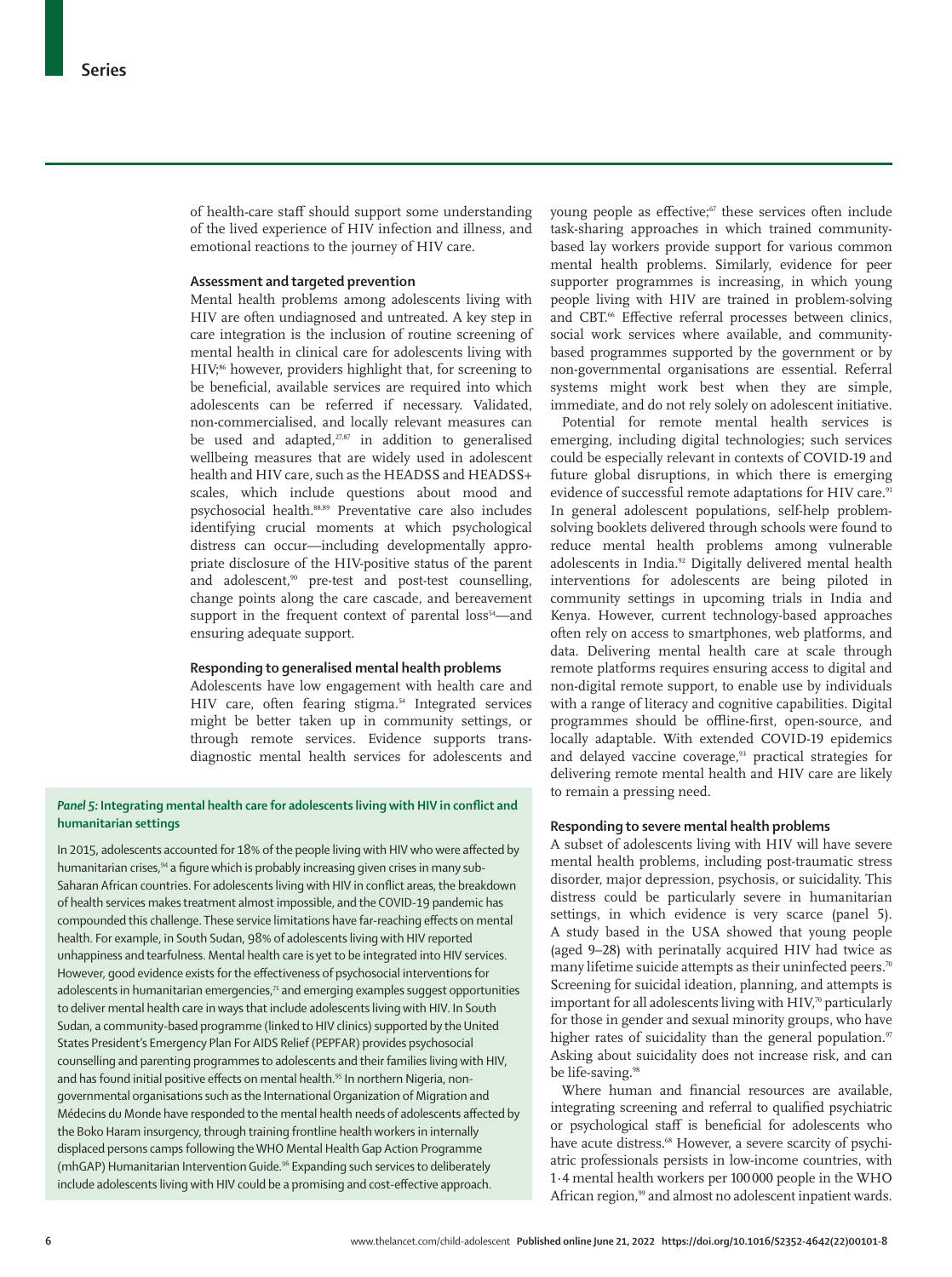An innovative model for addressing this generalised mental health gap is the Programme for Improving Mental Health Care,<sup>69</sup> which works with ministries of health and partners in five low-income and middle-income countries to integrate evidence-based psychosocial and pharmacological interventions into existing primary health-care systems, following WHO's Mental Health Gap Action Programme guidelines.<sup>100</sup> Other ongoing work with adult HIV services includes the training of medical staff in the WHO Mental Health Gap Action Programme.<sup>36</sup> These models are likely to provide the blueprints for a healthsystems approach to supporting adolescents living with HIV and severe psychological distress.

#### **Parenting support**

The adolescent advisors to this Series paper highlighted the need to provide information and skills to parents and caregivers, the need to support adolescents living with HIV with their mental health, and the linked challenges of sexual reproductive health and adherence to ART. Owing to COVID-19 lockdowns and movement restrictions, adolescents have seen their access to health and community services interrupted, and social support from school, peers, and communities reduced. Good parenting and positive family functioning can act as a buffer for even severe mental health risks,<sup>70,101</sup> and families might need to be a primary source of mental health support. However, caregivers face a cascade of additional COVID-19-related stressors and challenges to their own mental health.<sup>102</sup> Therefore, strengthening the capacity of caregivers to support both their own mental health and that of their adolescents through evidencebased parenting programmes can increase resilience and reduce family-related risks.103 Evidence for the delivery of evidence-based parenting programmes through government health and social services and for remote delivery is also increasing; systematic reviews report that digitally delivered parenting programmes have similar effectiveness to in-person versions in terms of improving parenting and preventing violence, but the evidence base remains limited to high-income countries.104,105

## **Palliative care**

AIDS is the leading cause of death among adolescents in sub-Saharan Africa.106 Palliative care remains an essential, and often ignored, part of the HIV care continuum,<sup>107</sup> and includes care for emotional and spiritual facets and pain management at the end of life.<sup>108</sup> A systematic review found potential for the integration of end-of-life psychosocial and physical palliative care for adolescents living with HIV into hospital and hospice services, but provision of these services was very rare.<sup>63</sup>

# **Discussion**

With continuing high rates of new HIV infections and increasing access to ART, the population of adolescents living with HIV is increasing.109 These adolescents face considerable challenges, but also have the potential for positive mental wellbeing in terms of coping, resilience, hope, and happiness.<sup>53,110</sup> The new challenge for the HIV care cascade is therefore to not only support access to and retention in biomedical treatment, but also to address wellbeing, so that these adolescents can thrive.<sup>110</sup>

Although considerably more research is needed, $111$  an increasing number of effective interventions exist, which have been evaluated in large-scale RCTs and which target the mental health of adolescents living with HIV. RCT evidence is supplemented by quasi-experimental evidence from cohort studies, and evidence regarding the overlapping group of adolescents in HIV-affected families. Together, these studies highlight core content and strategies that can inform the integration of mental health services into HIV care. Evidence-based interventions include problem-solving, CBT, provision of social protection or other economic strengthening, parenting programmes, memory work, and mindfulness. In contexts of severe poverty, combining economic support with psychosocial and parenting support could be more effective than either intervention alone.

Adolescent consultations identify a strong need for routine mental health screening, check-ins, and support. In addition, key moments in adolescents' HIV journeys (eg, at testing, disclosure, and during palliative care) and life stages (eg, adolescent parenthood and bereavement) are crucial life events when they are likely to need mental health care. Primary, secondary, and tertiary prevention of psychological distress is an essential need.

Evidence from HIV and the broader mental health field is helping to identify how mental health care can be integrated into HIV care. Increasing evidence in adolescent HIV populations supports task-sharing approaches with trained and supervised peer supporters, mentor mothers, and lay health workers, through community and clinic-associated services. New digital platforms could present opportunities for flexible delivery and bundling of services during periods of disruption such as pandemics or natural emergencies, but more research is needed. Evidence-based strategies include training and support for health-care workers in adolescentspecific issues, use of simple and immediate referral systems such as the Friendship Bench, and systems-based approaches such as those used in the Programme for Improving Mental Health Care for integrating broader mental health provision into primary care. Emerging examples exist for these strategies in even the most challenging settings, such as humanitarian contexts.

Research suggests substantial intersection in effective services for adolescents living with HIV, and the wider group of adolescents living in families affected by HIV. HIV care provision could extend mental health care support across both these overlapping groups. The COVID-19 pandemic has increased awareness of mental health challenges worldwide and could present an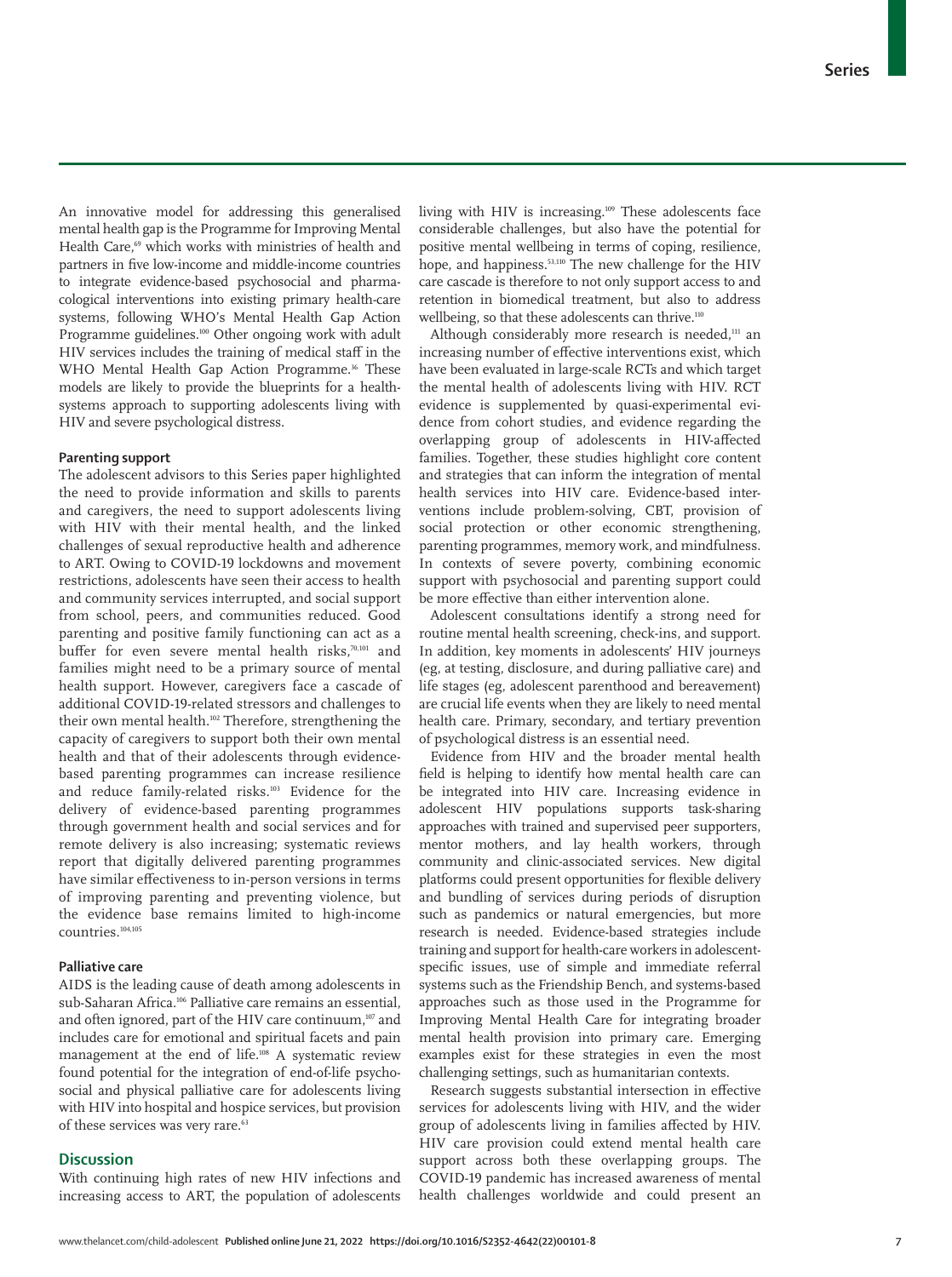## **Search strategy and selection criteria**

We used search strategies consistent with methods used in other systematic reviews of the integration of health services. We searched MEDLINE, Embase, and PubMed for articles published between Jan 1, 1990, and Nov 24, 2021; we also included WHO guidelines and grey literature for subject areas in which published studies were scarce. We placed no language restrictions on searches, and did not exclude on the basis of study design, but did disaggregate by systematic reviews, experimental, and observational studies for the narrative synthesis. We did several searches for review focus areas, primarily rates and types of mental health challenge among adolescents living with HIV ("mental health\*", "depress\*", "anx\*", "disord\*", "suicide\*", "internalis\*", "externalis\*", "adolesc\*", "HIV\*", and "AIDS\*"), evidencebased interventions for mental health among adolescents living with HIV ("intervention\*", "servic\*", "program\*", and "palliat\*"), and among adolescents living in families affected by HIV ("orphan\*", "bereave\*", and "AIDS-illness"). For panels 2–4, we also used the search terms "pregnan\*", "adolesc\*", "mother", "humanit\*", "conflict", "cost-effect\*", and "cost\*".

opportunity to advocate for interventions. Encouraging signs include the United States President's Emergency Plan For AIDS Relief now promoting the integration of mental health and psychosocial support into HIV clinical care and parenting programmes, and WHO guidelines for adolescent mental health $71$  and for HIV prevention, treatment, service delivery, and monitoring<sup>45,112</sup> to identify an urgent need for mental health care for adolescents living with HIV.<sup>113</sup>

In the past two decades, ART has turned HIV from a death sentence to a manageable chronic health condition. We now have the opportunity to bring about a further transformation for adolescents living with HIV—from living with a stigmatised mental health burden to a life experience that enables them to be stronger, happier, and more resilient.<sup>114</sup>

#### **Contributors**

LDC and LS conceived the Series paper, conducted the first set of reviews, prepared the first draft, and integrated and edited revisions from the coauthors. SZ conducted and reported the original data analyses. ET, CL, OO, CD, XL, and SB prepared drafts of panels 2–4. C-AM, ET, XL, TT, WA, NW, CL, and MT conducted additional reviews on specific areas, and contributed to specific sections of the Series paper. The Adolescent Advisory Groups gave input on experience of health care and mental health, with support from NM, ET, and SZ. All authors reviewed the drafts and approved the final manuscript.

#### **Declaration of interests**

We declare no competing interests.

#### **Acknowledgments**

We thank Hlokoma Mangqalaza, Chelsea Coakley, Lesley Gittings, Natasha Kannemeyer, and Nokubonga Ralayo for support with input from the Adolescent Advisory Groups, and Fiona Ondara for editing and formatting support. This study was funded by the UK Research and Innovation Global Challenges Research Fund Accelerate Hub (ES/S008101/1), Oak Foundation (R46194/AA001 and OFIL-20-057), and Wellspring Philanthropic Fund. The original analyses in the study were

funded by the Nuffield Foundation (CPF/41513); Evidence for HIV Prevention in Southern Africa, a UKAID programme managed by Mott MacDonald; Janssen Pharmaceutica NV, part of the Janssen Pharmaceutical Companies of Johnson & Johnson; and the International AIDS Society through the CIPHER grant (155-Hod and 2018/625-TOS); Claude Leon Foundation (08 559/C); the John Fell Fund (103/757 and 161/033); the University of Oxford's Economic and Social Research Council Impact Acceleration Account (IAA-MT13-003, 1602-KEA-189, and K1311-KEA-004); the Leverhulme Trust (PLP-2014-095); Research England; the European Research Council (ERC) under the EU's Seventh Framework Programme (FP7/2007-2013/ERC grant agreement 313421 and the EU's Horizon 2020 research and innovation programme/ERC grant agreement 737476 and 771468); the UK Medical Research Council (MRC) and the UK Department for International Development (DFID) under the MRC/DFID Concordat agreement; and the Department of Health Social Care through its National Institutes of Health Research (MR/R022372/1|), the Fogarty International Center, National Institute of Mental Health, National Institutes of Health under Award Number K43TW011434; the content is solely the responsibility of the authors and does not represent the official views of the National Institutes of Health. The funders had no role in the study design, data collection and analysis, decision to publish, or preparation of the manuscript.

#### **References**

- 1 UNAIDS. Spectrum estimates. 2021. https://aidsinfo.unaids.org (accessed Feb 1, 2022).
- 2 Remien RH, Stirratt MJ, Nguyen N, Robbins RN, Pala AN, Mellins CA. Mental health and HIV/AIDS: the need for an integrated response. *AIDS* 2019; **33:** 1411–20.
- 3 Mellins CA, Malee KM. Understanding the mental health of youth living with perinatal HIV infection: lessons learned and current challenges. *J Int AIDS Soc* 2013; **16:** 18593.
- 4 Vreeman RC, McCoy BM, Lee S. Mental health challenges among adolescents living with HIV. *J Int AIDS Soc* 2017; **20** (suppl 3)**:** 21497.
- 5 Bhana A, Kreniske P, Pather A, Abas MA, Mellins CA. Interventions to address the mental health of adolescents and young adults living with or affected by HIV: state of the evidence. *J Int AIDS Soc* 2021; **24** (suppl 2)**:** e25713.
- 6 Remien RH, Patel V, Chibanda D, Abas MA. Integrating mental health into HIV prevention and care: a call to action. *J Int AIDS Soc* 2021; **24** (suppl 2)**:** e25748.
- 7 Dessauvagie AS, Jörns-Presentati A, Napp A-K, et al. The prevalence of mental health problems in sub-Saharan adolescents living with HIV: a systematic review. *Glob Ment Health* 2020; **7:** e29.
- Jörns-Presentati A, Napp A-K, Dessauvagie AS, et al. The prevalence of mental health problems in sub-Saharan adolescents: a systematic review. *PLoS One* 2021; **16:** e0251689.
- Ayano G, Demelash S, Abraha M, Tsegay L. The prevalence of depression among adolescent with HIV/AIDS: a systematic review and meta-analysis. *AIDS Res Ther* 2021; **18:** 23.
- 10 Tsegay L, Ayano G. The prevalence of suicidal ideation and attempt among young people with HIV/AIDS: a systematic review and meta-analysis. *Psychiatr Q* 2020; **91:** 1291–304.
- 11 Necho M, Tsehay M, Zenebe Y. Suicidal ideation, attempt, and its associated factors among HIV/AIDS patients in Africa: a systematic review and meta-analysis study. *Int J Ment Health Syst* 2021; **15:** 13.
- 12 Puthanakit T, Ananworanich J, Vonthanak S, et al. Cognitive function and neurodevelopmental outcomes in HIV-infected children older than 1 year of age randomized to early versus deferred antiretroviral therapy: the PREDICT neurodevelopmental study. *Pediatr Infect Dis J* 2013; **32:** 501–08.
- 13 McHenry MS, McAteer CI, Oyungu E, et al. Neurodevelopment in young children born to HIV-infected mothers: a meta-analysis. *Pediatrics* 2018; **141:** e20172888.
- 14 Meinck F, Cluver LD, Boyes ME, Mhlongo EL. Risk and protective factors for physical and sexual abuse of children and adolescents in Africa: a review and implications for practice. *Trauma Violence Abuse* 2015; **16:** 81–107.
- 15 Tomlinson M, Rotheram-Borus MJ, Harwood J, le Roux IM, O'Connor M, Worthman C. Community health workers can improve child growth of antenatally-depressed, South African mothers: a cluster randomized controlled trial. *BMC Psychiatry* 2015; **15:** 225.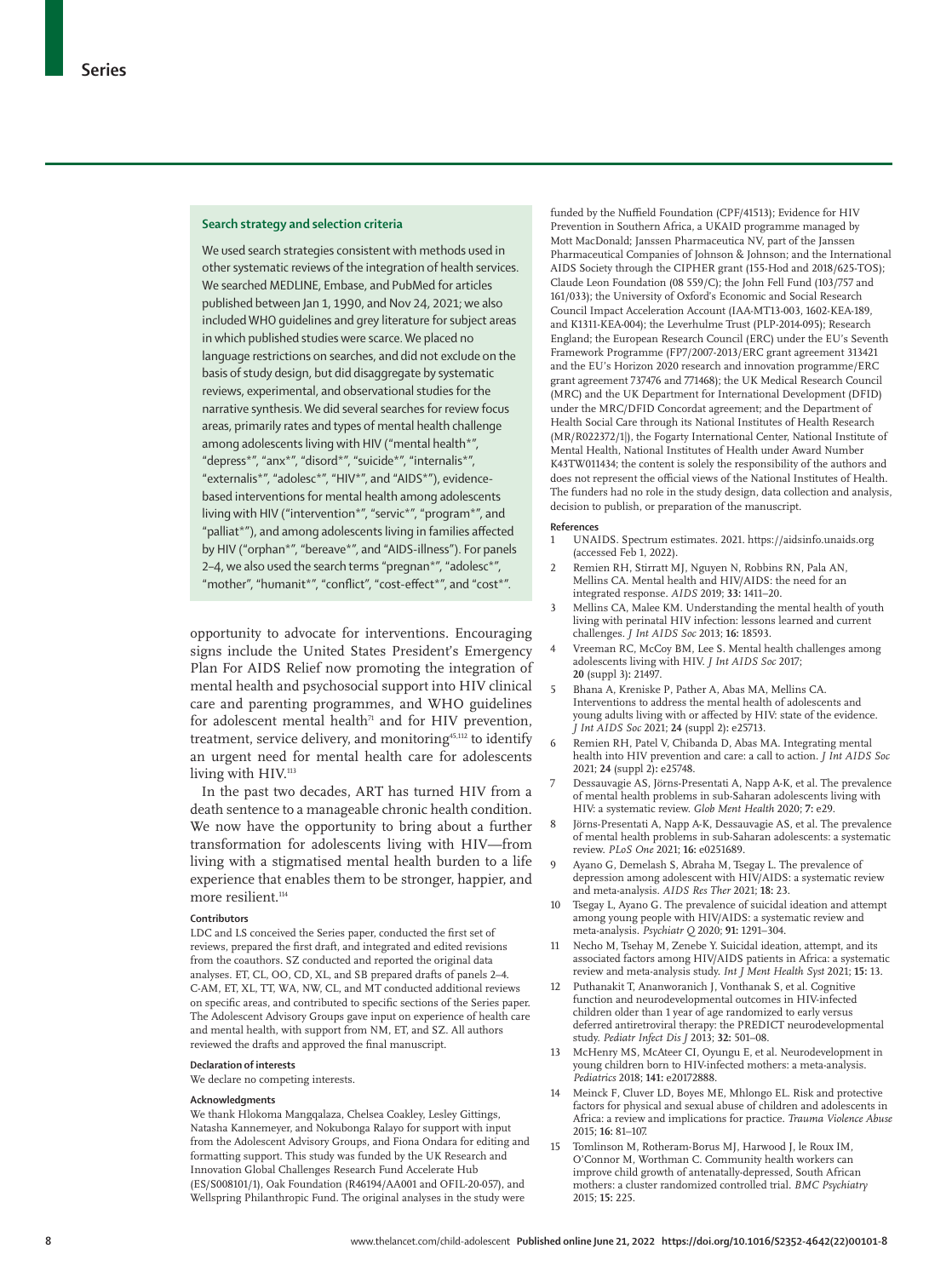- 16 Cluver L, Orkin M, Boyes ME, Sherr L, Makasi D, Nikelo J. Pathways from parental AIDS to child psychological, educational and sexual risk: developing an empirically-based interactive theoretical model. *Soc Sci Med* 2013; **87:** 185–93.
- 17 Lowenthal ED, Bakeera-Kitaka S, Marukutira T, Chapman J, Goldrath K, Ferrand RA. Perinatally acquired HIV infection in adolescents from sub-Saharan Africa: a review of emerging challenges. *Lancet Infect Dis* 2014; **14:** 627–39.
- 18 Boyes ME, Pantelic M, Casale M, Toska E, Newnham E, Cluver LD. Prospective associations between bullying victimisation, internalised stigma, and mental health in South African adolescents living with HIV. *J Affect Disord* 2020; **276:** 418–23.
- 19 Toska E, Cluver LD, Hodes R, Kidia KK. Sex and secrecy: how HIV-status disclosure affects safe sex among HIV-positive adolescents. *AIDS Care* 2015; **27** (suppl 1)**:** 47–58.
- 20 WHO, UNICEF. Safeguarding the future: giving priority to the needs of adolescent and young mothers living with HIV. Geneva: World Health Organization and the United Nations Children's Fund, 2021. https://www.who.int/publications/i/ item/9789240039896 (accessed Feb 8, 2022).
- 21 Toska E, Laurenzi CA, Roberts KJ, Cluver L, Sherr L. Adolescent mothers affected by HIV and their children: a scoping review of evidence and experiences from sub-Saharan Africa. *Glob Public Health* 2020; **15:** 1655–73.
- 22 Duby Z, McClinton Appollis T, Jonas K, et al. "As a young pregnant girl… the challenges you face": exploring the intersection between mental health and sexual and reproductive health amongst adolescent girls and young women in South Africa. *AIDS Behav* 2021; **25:** 344–53.
- 23 Carbone NB, Njala J, Jackson DJ, et al. "I would love if there was a young woman to encourage us, to ease our anxiety which we would have if we were alone": adapting the Mothers2Mothers Mentor Mother Model for adolescent mothers living with HIV in Malawi. *PLoS One* 2019; **14:** e0217693.
- 24 Roberts KJ, Smith C, Cluver L, Toska E, Sherr L. Understanding mental health in the context of adolescent pregnancy and HIV in sub-Saharan Africa: a systematic review identifying a critical evidence gap. *AIDS Behav* 2021; **25:** 2094–107.
- 25 WHO, UNICEF. Adolescent-friendly health services for adolescents living with HIV: from theory to practice. Geneva: World Health Organization, 2019. https://www.who.int/publications/i/item/ adolescent-friendly-health-services-for-adolescents-living-with-hiv (accessed Jan 19, 2022).
- 26 Laurenzi CA, Ronan A, Phillips L, et al. Enhancing a peer supporter intervention for young mothers living with HIV in Malawi, Tanzania, Uganda, and Zambia: adaptation and co-development of a psychosocial component. *Glob Public Health* (in press).
- Lowenthal E, Lawler K, Harari N, et al. Rapid psychosocial function screening test identified treatment failure in HIV+ African youth. *AIDS Care* 2012; **24:** 722–27.
- Simms V, Bernays S, Chibanda D, et al. Risk factors for HIV virological non-suppression among adolescents with common mental disorder symptoms in Zimbabwe: a cross-sectional study. *J Int AIDS Soc* 2021; **24:** e25773.
- Dyer J, Wilson K, Badia J, et al. The psychosocial effects of the COVID-19 pandemic on youth living with HIV in Western Kenya. *AIDS Behav* 2021; **25:** 68–72.
- 30 Enane LA, Apondi E, Aluoch J, et al. Social, economic, and health effects of the COVID-19 pandemic on adolescents retained in or recently disengaged from HIV care in Kenya. *PLoS One* 2021; **16:** e0257210.
- 31 Ballivian J, Alcaide ML, Cecchini D, Jones DL, Abbamonte JM, Cassetti I. Impact of COVID–19-related stress and lockdown on mental health among people living with HIV in Argentina. *J Acquir Immune Defic Syndr* 2020; **85:** 475–82.
- 32 Ferraz D, Dourado I, Zucchi EM, et al. Effects of the COVID-19 pandemic on the sexual and mental health of adolescent and adult men who have sex with men and transgender women participating in two PrEP cohort studies in Brazil: COBra study protocol. *BMJ Open* 2021; **11:** e045258.
- 33 Mark D, Armstrong A, Andrade C, et al. HIV treatment and care services for adolescents: a situational analysis of 218 facilities in 23 sub-Saharan African countries. *J Int AIDS Soc* 2017; **20** (suppl 3)**:** 21591.
- 34 Kumar M, Nyongesa V, Kagoya M, et al. Mapping services at two Nairobi County primary health facilities: identifying challenges and opportunities in integrated mental health care as a universal health coverage (UHC) priority. *Ann Gen Psychiatry* 2021; **20:** 37.
- 35 Patel V, Flisher AJ, Hetrick S, McGorry P. Mental health of young people: a global public-health challenge. *Lancet* 2007; **369:** 1302–13.
- 36 Kinyanda E, Kyohangirwe L, Mpango RS, et al. Effectiveness and cost-effectiveness of integrating the management of depression into routine HIV care in Uganda (the HIV+D trial): a protocol for a cluster-randomised trial. *Int J Ment Health Syst* 2021; **15:** 45.
- 37 Patel V, Araya R, Chatterjee S, et al. Treatment and prevention of mental disorders in low-income and middle-income countries. *Lancet* 2007; **370:** 991–1005.
- Semrau M, Lempp H, Keynejad R, et al. Service user and caregiver involvement in mental health system strengthening in low- and middle-income countries: systematic review. *BMC Health Serv Res* 2016; **16:** 79.
- Oliveras C, Cluver L, Bernays S, Armstrong A. Nothing about us without RIGHTS—meaningful engagement of children and youth: from research prioritization to clinical trials, implementation science, and policy. *J Acquir Immune Defic Syndr* 2018; **78** (suppl 1)**:** S27–31.
- 40 Petersen I, van Rensburg A, Kigozi F, et al. Scaling up integrated primary mental health in six low- and middle-income countries: obstacles, synergies and implications for systems reform. *BJPsych Open* 2019; **5:** e69.
- 41 Grimwood A, Fatti G, Mothibi E, Malahlela M, Shea J, Eley B. Community adherence support improves programme retention in children on antiretroviral treatment: a multicentre cohort study in South Africa. *J Int AIDS Soc* 2012; **15:** 17381.
- 42 Bhana A, Abas MA, Kelly J, van Pinxteren M, Mudekunye LA, Pantelic M. Mental health interventions for adolescents living with HIV or affected by HIV in low- and middle-income countries: systematic review. *BJPsych Open* 2020; **6:** e104.
- 43 Hanlon C, Luitel NP, Kathree T, et al. Challenges and opportunities for implementing integrated mental health care: a district level situation analysis from five low- and middle-income countries. *PLoS One* 2014; **9:** e88437.
- 44 WHO. mhGAP intervention guide—version 2.0. June 24, 2019. https://www.who.int/publications/i/item/9789241549790 (accessed Feb 10, 2022).
- WHO. Updated recommendations on service delivery for the treatment and care of people living with HIV. Geneva: World Health Organization, 2021. https://www.who.int/publications/i/ item/9789240023581 (accessed Jan 5, 2022).
- 46 Zvandiri Africaid. WHO Guidelines 2021—the importance of psychosocial support in HIV treatment and care for adolescents. March 17, 2021. https://www.youtube.com/ watch?v=pAQvTT2mWW0 (accessed Jan 4, 2022).
- Simms V, Weiss HA, Chinoda S, et al. Peer-led counselling with problem discussion therapy for adolescents living with HIV in Zimbabwe: A cluster-randomised trial. *PLoS Med* 2022; **19:** e1003887.
- 48 Cavazos-Rehg P, Byansi W, Xu C, et al. The impact of a family-based economic intervention on the mental health of HIV-infected adolescents in Uganda: results from Suubi+Adherence. *J Adolesc Health* 2021; **68:** 742–49.
- 49 Han CK, Ssewamala FM, Wang JS. Family economic empowerment and mental health among AIDS-affected children living in AIDS-impacted communities: evidence from a randomised evaluation in southwestern Uganda. *J Epidemiol Community Health* 2013; **67:** 225–30.
- 50 Bhana A, Mellins CA, Petersen I, et al. The VUKA family program: piloting a family-based psychosocial intervention to promote health and mental health among HIV infected early adolescents in South Africa. *AIDS Care* 2014; **26:** 1–11.
- 51 Nestadt DF, Saisaengjan C, McKay MM, et al. CHAMP+ Thailand: pilot randomized control trial of a family-based psychosocial intervention for perinatally HIV-infected early adolescents. *AIDS Patient Care STDS* 2019; **33:** 227–36.
- 52 Li X, Harrison SE, Fairchild AJ, Chi P, Zhao J, Zhao G. A randomized controlled trial of a resilience-based intervention on psychosocial well-being of children affected by HIV/AIDS: effects at 6- and 12-month follow-up. *Soc Sci Med* 2017; **190:** 256–64.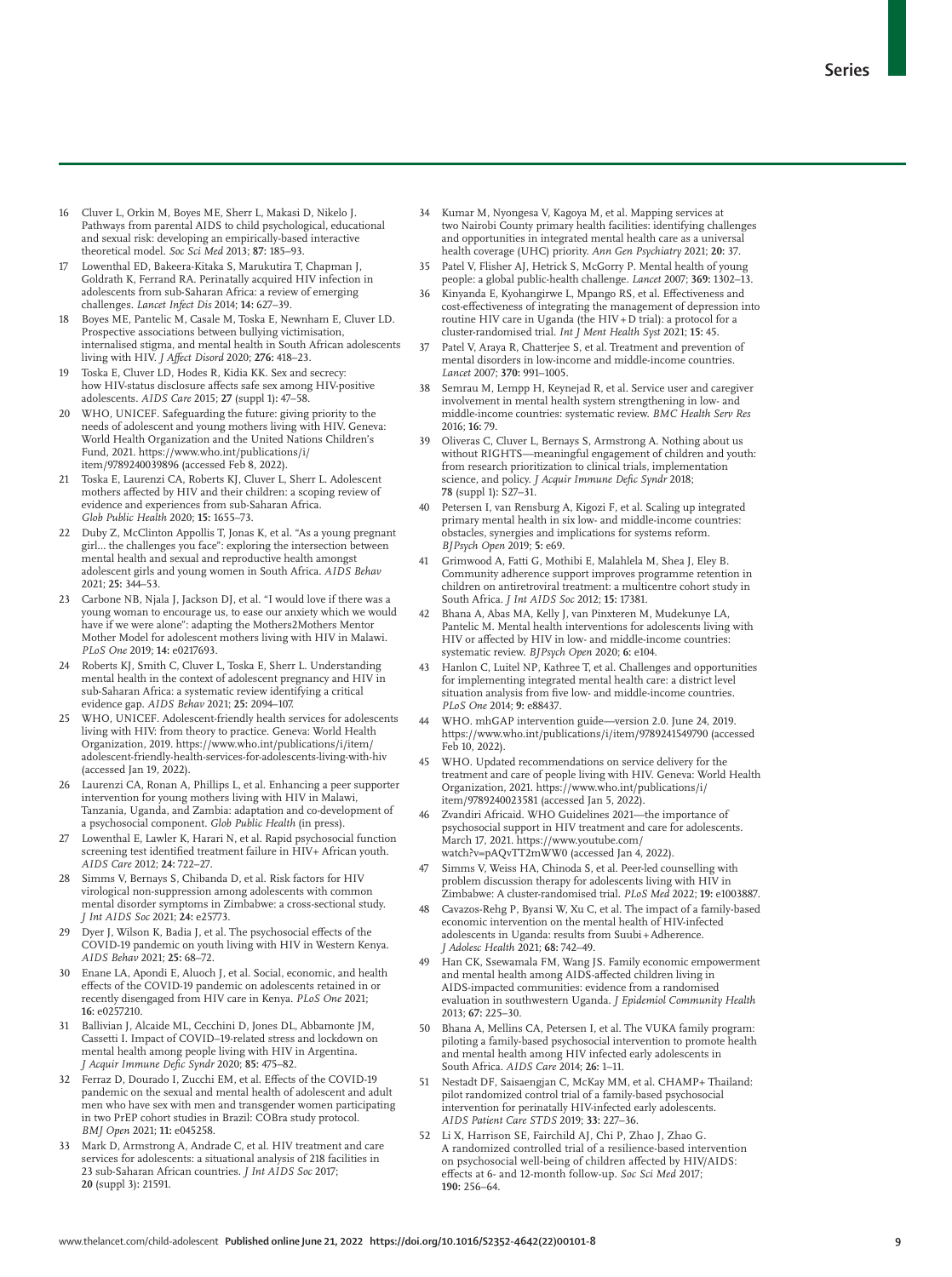- 53 Betancourt TS, Ng LC, Kirk CM, et al. Family-based promotion of mental health in children affected by HIV: a pilot randomized controlled trial. *J Child Psychol Psychiatry* 2017; **58:** 922–30.
- 54 Thurman TR, Luckett BG, Nice J, Spyrelis A, Taylor TM. Effect of a bereavement support group on female adolescents' psychological health: a randomised controlled trial in South Africa. *Lancet Glob Health* 2017; **5:** e604–14.
- 55 Harding R, Wei G, Gwyther L, Miti E. Improving psychological outcomes for orphans living with HIV in Tanzania through a novel intervention to improve resilience: findings from a pilot RCT. *AIDS Care* 2019; **31:** 340–48.
- 56 Webb L, Perry-Parrish C, Ellen J, Sibinga E. Mindfulness instruction for HIV-infected youth: a randomized controlled trial. *AIDS Care* 2018; **30:** 688–95.
- 57 Mon MM, Liabsuetrakul T, Htut KM. Effectiveness of mindfulness intervention on psychological behaviors among adolescents with parental HIV infection: a group-randomized controlled trial. *Asia Pac J Public Health* 2016; **28:** 765–75.
- 58 Zimmerman A, Garman E, Avendano-Pabon M, et al. The impact of cash transfers on mental health in children and young people in low-income and middle-income countries: a systematic review and meta-analysis. *BMJ Glob Health* 2021; **6:** e004661.
- 59 Casale M, Boyes M, Pantelic M, Toska E, Cluver L. Suicidal thoughts and behaviour among South African adolescents living with HIV: can social support buffer the impact of stigma? *J Affect Disord* 2019; **245:** 82–90.
- 60 Shenderovich Y, Boyes M, Esposti MD, et al. Relationships with caregivers and mental health outcomes among adolescents living with HIV: a prospective cohort study in South Africa. *BMC Public Health* 2021; **21:** 172.
- 61 Taylor Salisbury T, Kinyanda E, Levin J, et al. Clinical correlates and adverse outcomes of ADHD, disruptive behavior disorder and their co-occurrence among children and adolescents with HIV in Uganda. *AIDS Care* 2020; **32:** 1429–37.
- 62 Haag K, Du Toit S, Rudgard W, et al. Accelerators for achieving the sustainable development goals in sub-Saharan-African children and young adolescents—a longitudinal study. *World Dev* 2022; **151:** 105739.
- 63 Harding R, Albertyn R, Sherr L, Gwyther L. Pediatric palliative care in sub-saharan Africa: a systematic review of the evidence for care models, interventions, and outcomes. *J Pain Symptom Manage* 2014; **47:** 642–51.
- 64 Cluver L, Doubt J, Teen Advisory Groups South Africa, et al. Power to participants: methodological and ethical reflections from a decade of adolescent advisory groups in South Africa. *AIDS Care* 2021; **33:** 858–66.
- 65 Willis N, Milanzi A, Mawodzeke M, et al. Effectiveness of community adolescent treatment supporters (CATS) interventions in improving linkage and retention in care, adherence to ART and psychosocial well-being: a randomised trial among adolescents living with HIV in rural Zimbabwe. *BMC Public Health* 2019; **19:** 117.
- 66 Mark D, Hrapcak S, Ameyan W, et al. Peer support for adolescents and young people living with HIV in sub-Saharan Africa: emerging insights and a methodological agenda. *Curr HIV/AIDS Rep* 2019; **16:** 467–74.
- 67 Patel V, Saxena S, Lund C, et al. The *Lancet* Commission on global mental health and sustainable development. *Lancet* 2018; **392:** 1553–98.
- 68 Sudjaritruk T, Aurpibul L, Songtaweesin WN, et al. Integration of mental health services into HIV healthcare facilities among Thai adolescents and young adults living with HIV. *J Int AIDS Soc* 2021; **24:** e25668.
- 69 Lund C, Tomlinson M, De Silva M, et al. PRIME: a programme to reduce the treatment gap for mental disorders in five low- and middle-income countries. *PLoS Med* 2012; **9:** e1001359.
- 70 Kreniske P, Mellins CA, Dolezal C, et al. Sounding the alarm: perinatally HIV-infected youth more likely to attempt suicide than their uninfected cohort peers. *J Adolesc Health* 2019; **65:** 702–05.
- WHO. Guidelines on mental health promotive and preventive interventions for adolescents: helping adolescents thrive. Geneva: World Health Organziation, 2020. https://www.who.int/ publications/i/item/9789240011854 (accessed Jan 5, 2022).
- 72 Mbuagbaw L, Hajizadeh A, Wang A, et al. Overview of systematic reviews on strategies to improve treatment initiation, adherence to antiretroviral therapy and retention in care for people living with HIV: part 1. *BMJ Open* 2020; **10:** e034793.
- 73 Laurenzi CA, du Toit S, Ameyan W, et al. Psychosocial interventions for improving engagement in care and health and behavioural outcomes for adolescents and young people living with HIV: a systematic review and meta-analysis. *J Int AIDS Soc* 2021; **24:** e25741.
- Laurenzi CA, Skeen S, Gordon S, et al. Preventing mental health conditions in adolescents living with HIV: an urgent need for evidence. *J Int AIDS Soc* 2020; **23** (suppl 5)**:** e25556.
- Ssewamala FM, Wang JS, Neilands TB, et al. Cost-effectiveness of a savings-led economic empowerment intervention for AIDS-affected adolescents in Uganda: implications for scale-up in low-resource communities. *J Adolesc Health* 2018; **62:** S29–36.
- 76 Nakimuli-Mpungu E, Musisi S, Wamala K, et al. Effectiveness and cost-effectiveness of group support psychotherapy delivered by trained lay health workers for depression treatment among people with HIV in Uganda: a cluster-randomised trial. *Lancet Glob Health* 2020; **8:** e387–98.
- 77 Collins PY, Velloza J, Concepcion T, et al. Intervening for HIV prevention and mental health: a review of global literature. *J Int AIDS Soc* 2021; **24** (suppl 2)**:** e25710.
- 78 Nel A, Kagee A. Common mental health problems and antiretroviral therapy adherence. *AIDS Care* 2011; **23:** 1360–65.
- 79 Hughes A, Wade KH, Dickson M, et al. Common health conditions in childhood and adolescence, school absence, and educational attainment: Mendelian randomization study. *NPJ Sci Learn* 2021; **6:** 1.
- 80 Ssewamala FM, Dvalishvili D, Mellins CA, et al. The long-term effects of a family based economic empowerment intervention (Suubi + Adherence) on suppression of HIV viral loads among adolescents living with HIV in southern Uganda: findings from 5-year cluster randomized trial. *PLoS One* 2020; **15:** e0228370.
- 81 Ssewamala FM, Karimli L, Torsten N, et al. Applying a family-level economic strengthening intervention to improve education and health-related outcomes of school-going AIDS-orphaned children: lessons from a randomized experiment in southern Uganda. *Prev Sci* 2016; **17:** 134–43.
- 82 Stoner MCD, Kilburn K, Godfrey-Faussett P, Ghys P, Pettifor AE. Cash transfers for HIV prevention: a systematic review. *PLoS Med* 2021; **18:** e1003866.
- 83 UNAIDS. End inequalities. End AIDS. Global AIDS Strategy 2021–26. Geneva: UNAIDS, 2021. https://www.unaids.org/en/ resources/documents/2021/2021-2026-global-AIDS-strategy (accessed Jan 9, 2022).
- 84 Cluver LD, Orkin FM, Campeau L, et al. Improving lives by accelerating progress towards the UN Sustainable Development Goals for adolescents living with HIV: a prospective cohort study. *Lancet Child Adolesc Health* 2019; **3:** 245–54.
- 85 Sherr L, Croome N, Bradshaw K, Parra Castaneda K. A systematic review examining whether interventions are effective in reducing cognitive delay in children infected and affected with HIV. *AIDS Care* 2014; **26** (suppl 1)**:** S70–77.
- 86 BHIVA. 2011 standards for psychological support for adults living with HIV 2011. https://www.bhiva.org/file/BbShtfyMFNKCz/ Standards\_for\_psychological\_support\_for\_adults\_living\_with\_HIV. pdf (accessed Oct 10, 2021).
- 87 Patel V, Simunyu E, Gwanzura F, Lewis G, Mann A. The Shona Symptom Questionnaire: the development of an indigenous measure of common mental disorders in Harare. *Acta Psychiatr Scand* 1997; **95:** 469–75.
- 88 Goldenring J, Rosen D. Getting into adolescent heads: an essential update. *Contemp Pediatr* 2004; **21:** 64.
- Armstrong A, Iorpenda K, Caswell G, Kihara C. Adolescent HIV programming: READY—here we come! May, 2017. https:// frontlineaids.org/resources/good-practice-guide-adolescent-hivprogramming/ (accessed Dec 5, 2021).
- Rochat T, Stein A, Cortina-Borja M, Tanser F, Bland RM. The Amagugu intervention to increase disclosure of maternal HIV to HIV-uninfected primary-school aged children in southern Africa: a randomised controlled trial. *Lancet HIV* 2017; **4:** e566–76.